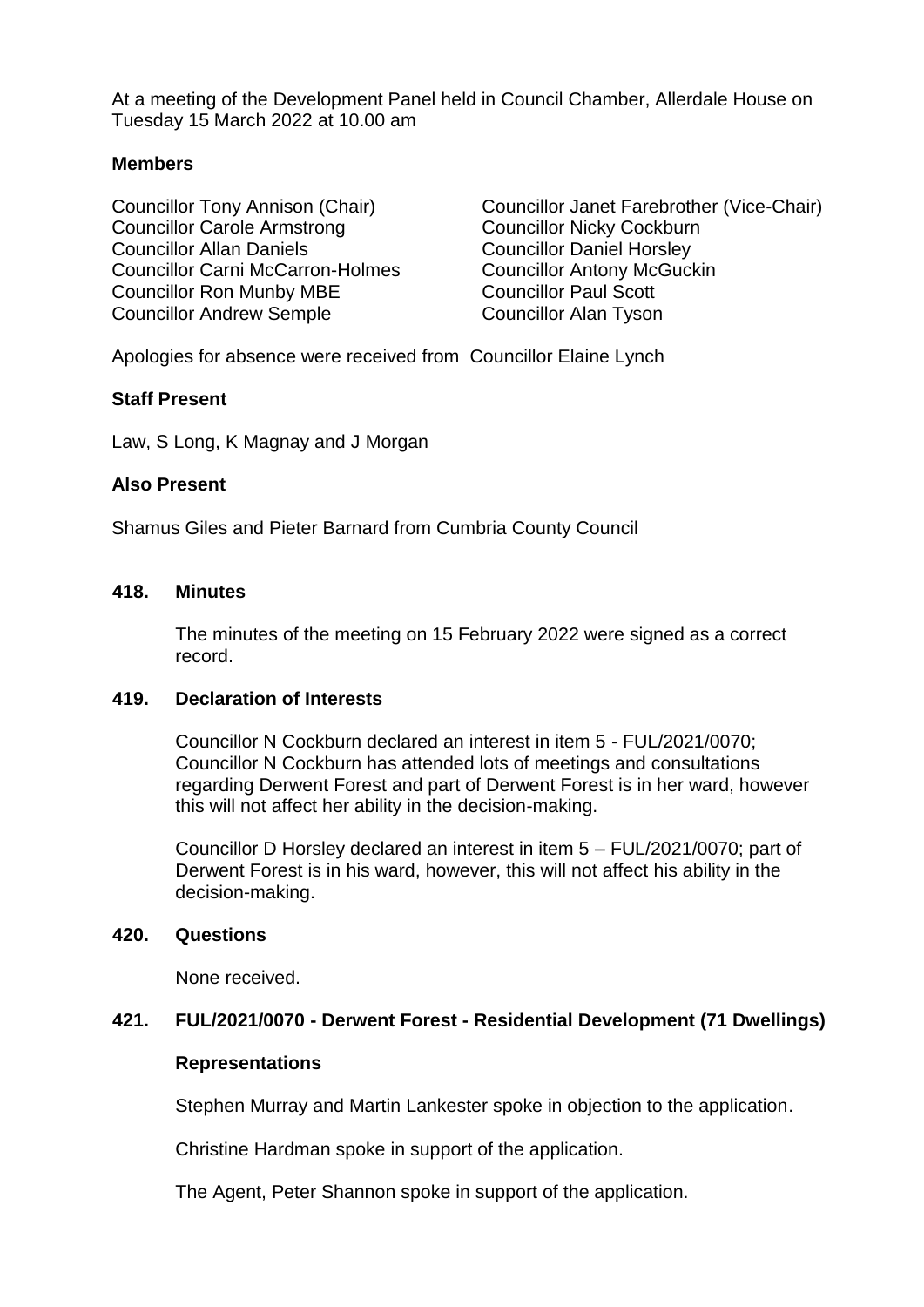# **Application**

The Senior Planning Officer, Steve Long recommended to grant the application subject to no objections from Natural England to an assessment under the Habitats regulations and S106 legal agreement.

The Senior Planning Officer reported reference to the late list document, additional plans had been received which all match each other and further representations had been received from Seaton Parish Council highlighting their previous concerns on the potential traffic impacts.

The Senior Planning Officer outlined the application and detailed the main issues within the report as follows:

• Principle of Development

The scheme as amended is acceptable in accordance with the objectives of Policy S18 of ALLP1. The proposal will deliver beneficial local connectivity and restoration measures, proportionate to the scale of the development proposed.

• Layout and Scale

As amended, the major development proposed seeks to reflect the house style concepts of the original development and be sympathetic with its open countryside setting.

The nearest property is approx. 260m distance from the site. A Construction Environment Management Plan (CEMP) has been submitted for the development

• Highways

The layout and access details as amended meet the requirements of the County highway authority. In order to improve connectivity, the scheme incorporates the extension of the existing C2C route which lies to the west of the site, across the site to the Broughton Moor/ Gt Broughton highway as well as the estate itself.

The issue of the C2C extension has been confirmed by the applicant as to be Multiuser i.e. available for additional use by horse riders.

The applicant has provided details for the Construction Traffic Management Plan.

• Education

The securing of the enhanced education infrastructure/ transport services has been assessed with the County Education department.

The scheme was amended to deliver all primary/ junior education contributions to the academy at Gt Broughton (£250,000) as unlike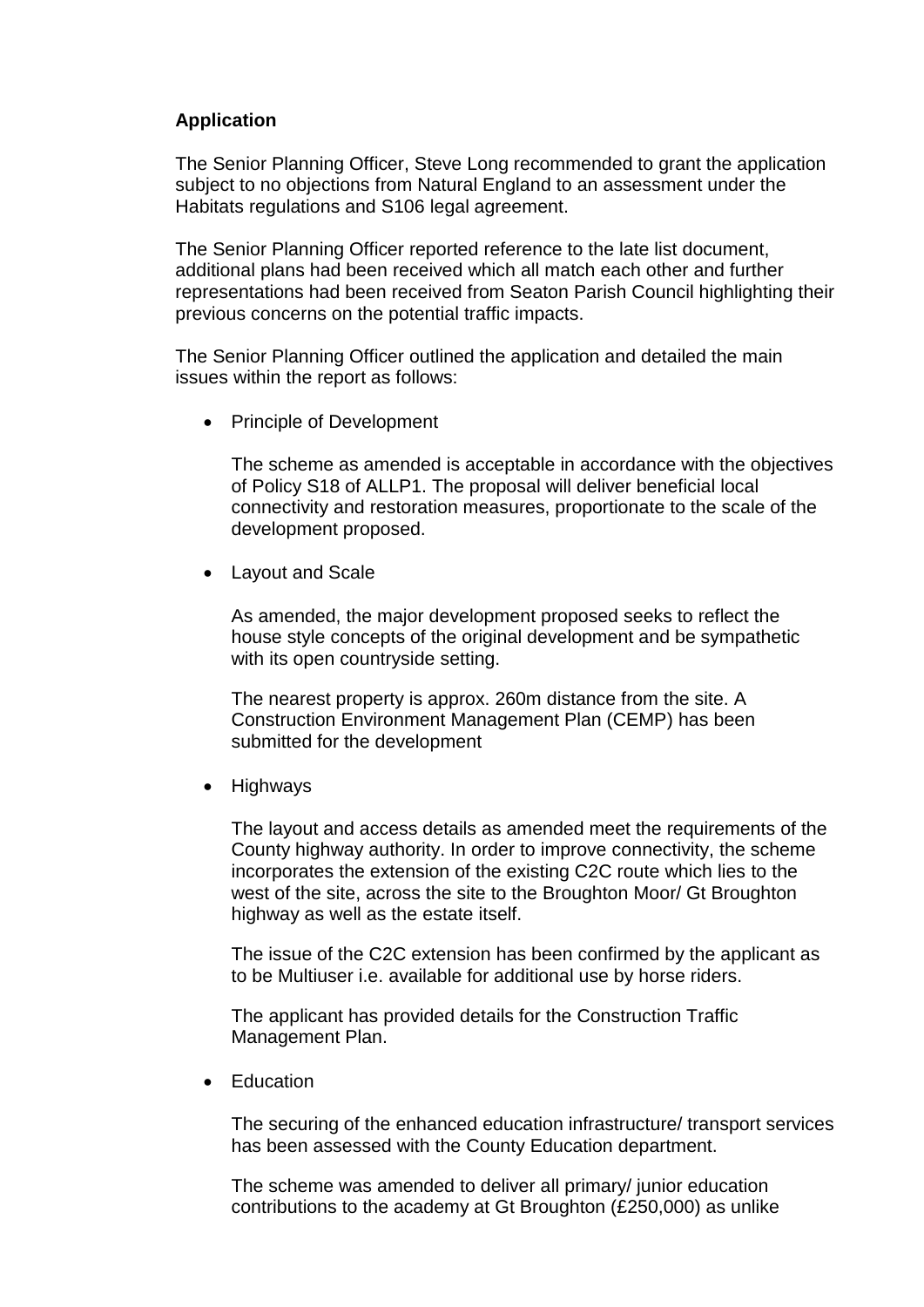Broughton Moor there is already the bulk of an existing pedestrian footway link to this settlement, which would be completed as part of the development.

In terms of secondary school education contributions, the County agreed to amend their recommendation to deliver the secondary education element to Maryport rather than Cockermouth School as it is nearer and has spare capacity, however would be subject to the provision of a (£71,250) contribution for transport.

The applicant has provided a timetable for the submissions of these sums which has been accepted by the County.

Contamination

The bespoke Policy S18 of ALPP1 relating to this specific Derwent Forest site seeks a form of enabling development (e.g. residential) to facilitate the clean-up of the site. Policy S30 also endorses the remediation of existing contaminated land/buildings. There has been detailed examination of the historical legacy of the site and its operations, to establish the extent of this constraint. The proposal includes the removal and restoration of the southern section of the former munition site, with the relocation of the existing perimeter fence alongside the revised route of the C2C.

• Affordable Housing

The proposed scheme as amended will deliver 20% local affordable home ownership housing quota (14 dwellings) required under the provisions of Policy SA3 of ALLP2 to be secured under the S106.

• Drainage

The foul and surface water drainage details are acceptable in compliance with policy S29 of ALPP1

• Ecology

Policy S35 refers to ecology/ biodiversity. The application is supported by detailed ecological surveys. Subject to mitigation being secured these details are safeguarded.

A habitat regulation assessment (HRA) for the proposed works has been received.

Following member discussions, Councillor A Semple proposed to refuse the application doesn't deliver the vision or comply with Policy S18.

Councillor N Cockburn seconded the motion and to include policy S22.

Planning Manager Graeme Law advised members they need to be clear and concise with the wording for the motion.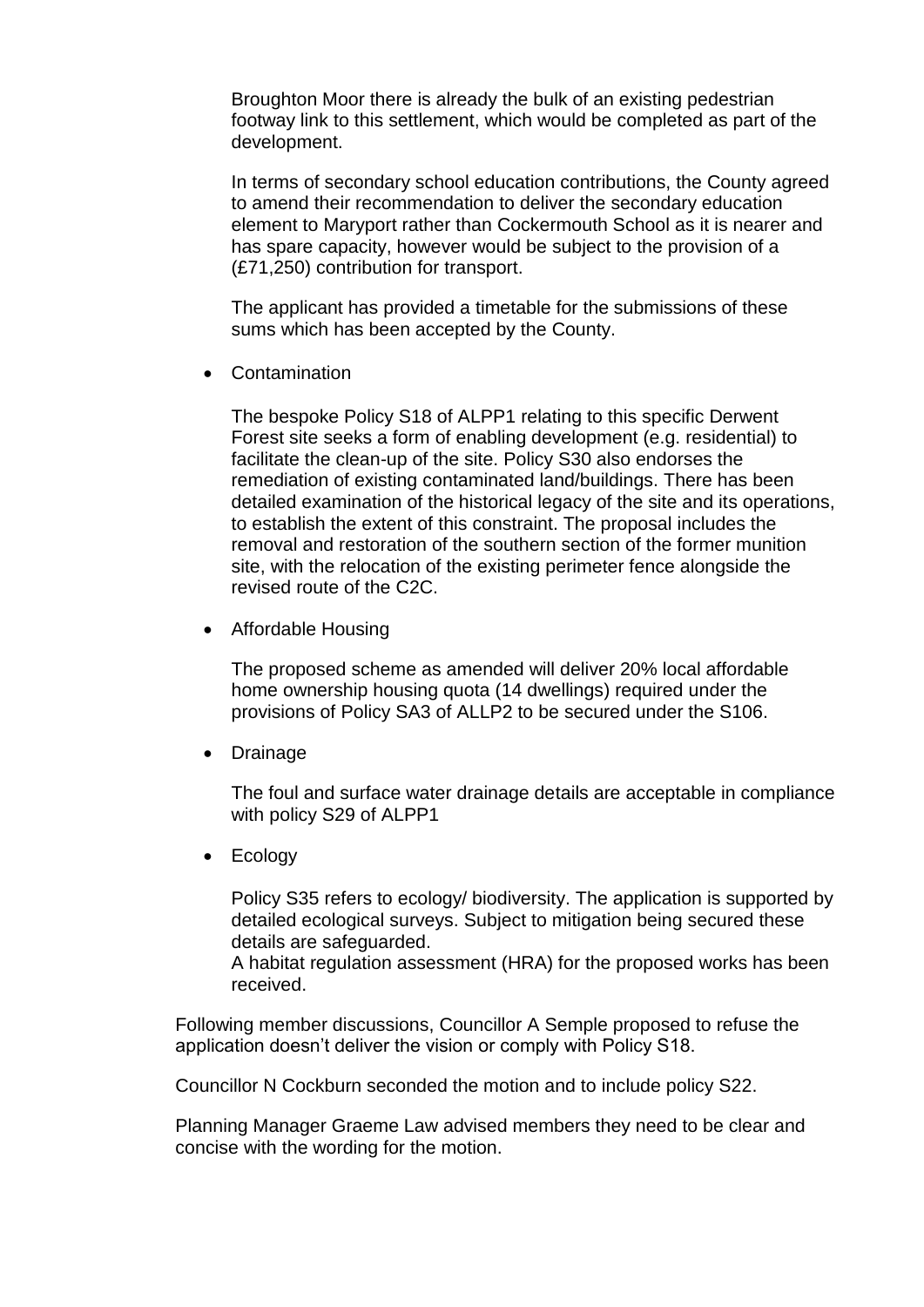# **Motion**

**Reason 1:** The proposal is contrary to Local Plan Policy S18 (Derwent Forest) in that it fails to adequately demonstrate a viable mix of uses to enable the restoration of the whole Derwent Forest site.

As a piecemeal proposal covering only one part of the allocated Derwent Forest site, it fails to adequately meet the criteria of the policy and in particular fails to:

- a) Produce a comprehensive masterplan for the site as part of the planning application. (The applicants 'masterplan' is not comprehensive, failing to provide appropriate triggers and thresholds, without clear mechanism for verall delivery).
- b) Ensure that off-site infrastructure is adequate to accommodate the overall proposals for the site.

**Reason 2**: The proposal is contrary to Local Plan Policy S22 (Transport Principles) in that it fails to adequately demonstrate that it meets the transport principles of the Local Plan both for the specific proposal and for the masterplan required under Policy S22 (Derwent Forest).

The proposal is therefore contrary to the Development Plan, no material planning considerations have been identified to justify departure from the Development Plan; consequently the proposal fails to balance Economic, Environmental and Community objectives as set out in the government's NPPF guidance and is therefore not sustainable development.

A vote was taken: 11 voted in favour of refusal and 1 against.

The motion in favour of refusal was carried.

## **Decision**

Refused

## **422. OUT/2021/0024 - Land to the rear of Thorndykes, Hayton - Re-submission of OUT/2020/0016 - Outline application for one dwelling with access and landscaping**

#### **Representations**

Bill Finlay and Christine Steele spoke in objection to the application.

The Planning Officer read out an email on behalf of Andrew Fielding and Vanessa Sonnabend these were in objection to the application.

The Agent, Anthea Jones spoke in support of the application.

## **Application**

The Planning Officer, Kerry McCartney recommended to refuse the application.

The Planning Officer outlined the application and detailed the main issues within the report as follows: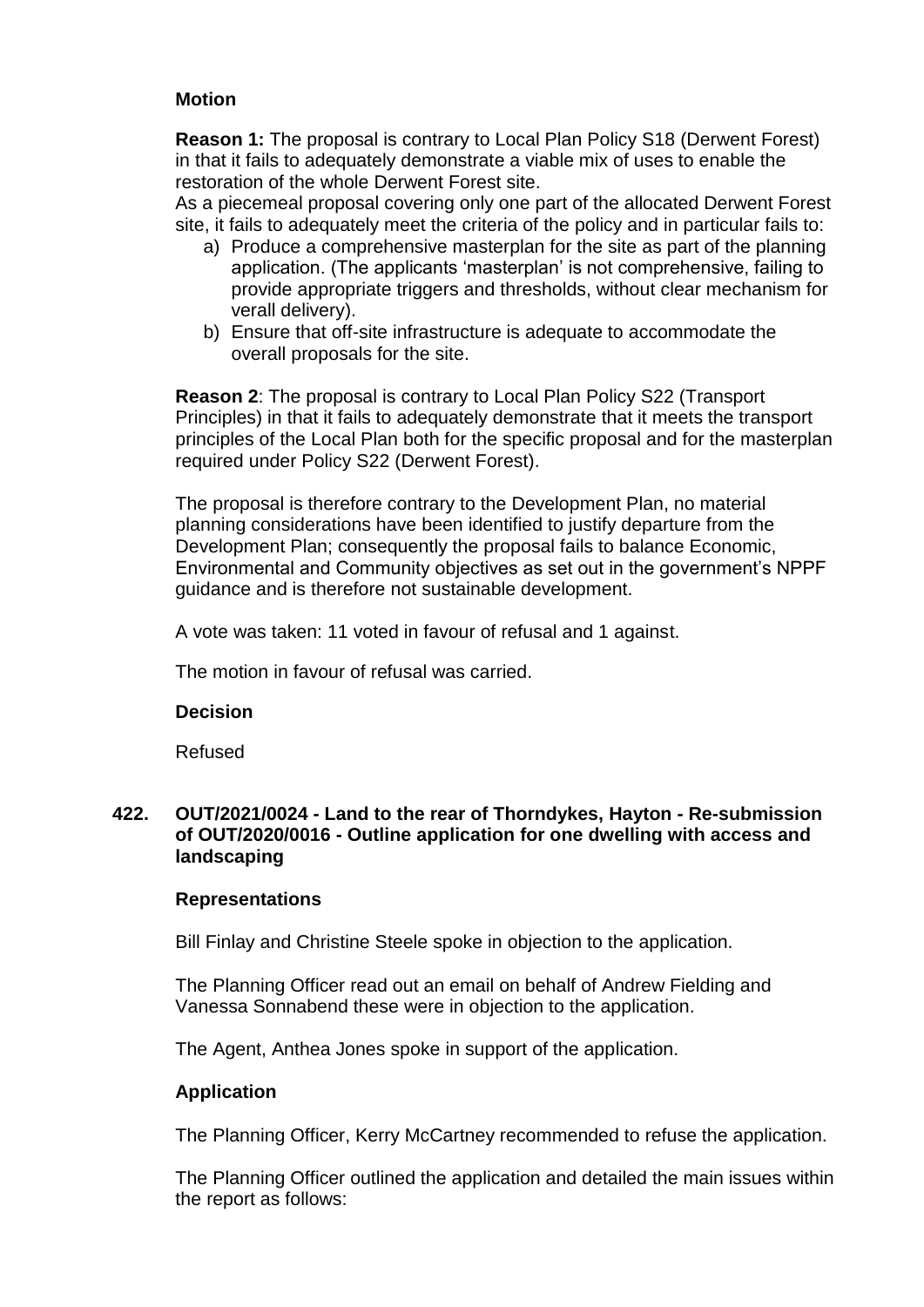• Principle of Development

The proposal site it situated within the village of Hayton which is specified in the Local Plan (part 1) as an infill/rounding off village. Part 2 of the Local Plan omits any settlement limits for the village. The merits of the principle of the development therefore fundamentally relate to whether, physically, the plot itself constitutes an infill or rounding off plot. It is the opinion of officers that this site does not fall into this category.

The proposal is therefore considered contrary to Policy S3 of the Allerdale Local Plan.

• Highways

Cumbria Highways have raised no objections to the proposal subject to conditions relating to visibility splays and construction and drainage specification details for the access area. The proposal is therefore considered acceptable in terms of highway considerations.

• Amenity

It is considered that the development site is of significant distance to neighbouring properties to overcome any potential amenity issues and any amenity issues would be addressed as part of any future reserved matters application.

• Heritage

The site falls just outside of the Hayton Conservation Area, however the access road is within. The application site is located within Hadrian's Wall World Heritage Site Buffer Zone and is also adjacent to a Listed Building (The Chapel) directly to the right of the access track.

It is considered that a development of one residential dwelling could be achieved without resulting in detriment to the above assets.

• Drainage

A drainage report has been submitted with the application which are considered satisfactory for the development.

Following member discussions, Councillor N Cockburn proposed to refuse the application as per officers recommendations.

Councillor R Munby seconded the motion.

Councillor C Armstrong requested a recorded vote. A vote was taken on the request for a recorded vote, which was approved.

A recorded vote was taken on the Motion, viz. –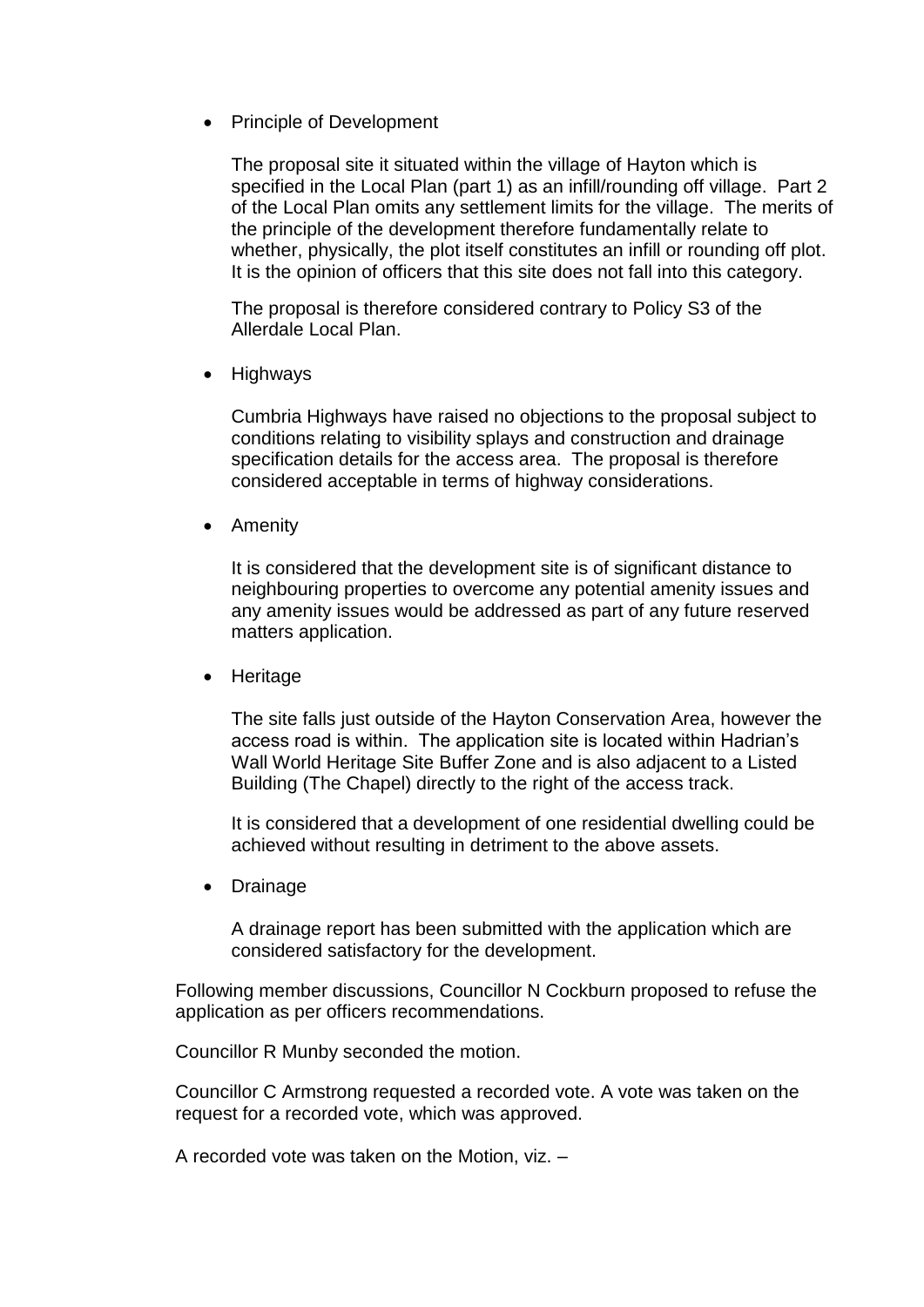In favour:

Councillors T Annison, C Armstrong, N Cockburn, A Daniels, J Farebrother, D Horsley, C McCarron-Holmes, A McGuckin, R Munby, P Scott, A Semple and A Tyson

12 voted in favour of refusal

The motion in favour of refusal was carried.

**Decision**

Refused

**Break for Lunch 12:40 - 13:30** 

**Councillor McCarron-Holmes and Councillor Munby left the meeting** 

**423. FUL/2021/0301 - Barn Neighbouring Holme Leigh & Kelsick Farm, Kelsick - Proposed barn conversion to provide residential dwelling, demolition of existing WC to front (south) elevation and erection of two storey rear/side extension to provide quiet living, work area, rehabilitation and shower room on the ground floor and playroom, office, bedroom, bathroom and cupboard at first floor**

# **Representations**

The Applicant, Matthew Atkinson spoke in support of the application.

# **Application**

The Senior Planning Officer, Rebecca Wilson recommended to refuse the application.

The Planning Officer outlined the application and detailed the main issues within the report as follows:

• Principle of Development

Policy S3 and S31 of the Local Plan (Part 1) supports the reuse of rural buildings in the open countryside.

Officers are satisfied that the building is capable of conversion and the principle of conversion can be supported.

However, concern is raised with regards to the new build element that would significantly alter the footprint of the development contrary to Policies S14 and S31 of the Local Plan (Part 1).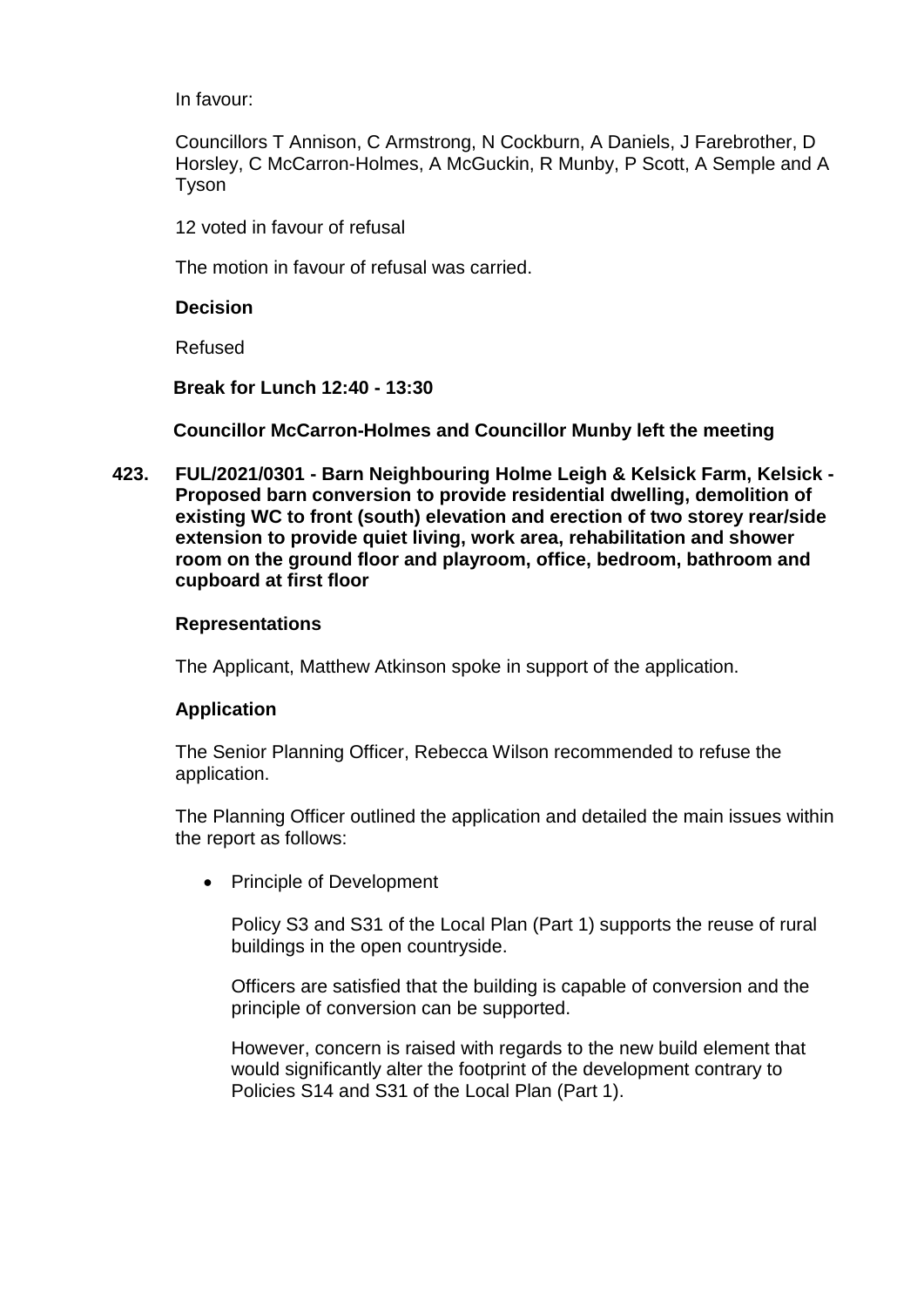• Demolition and Biodiversity

The scale of the small lean to element on the southern elevation offers little character to the site or visual amenity to the area and no objections are raised to its demolition.

The applicant has adequately addressed the proposal is acceptable in terms of impact on protected species in line with Policy S35 subject to mitigations measures which can be secured by condition.

• Design

Officers consider the proposed alterations and extension to the building, in the form of the scale of the two storey extension, addition of a balcony at first floor level and the use of inappropriate materials are inappropriate for its rural location and fails to respond positively to the character and history of the existing resulting in a development that would adversely alter the appearance of the existing building contrary to Polices S3, S31 and DM15 of the Allerdale Local Plan.

Following member discussions, Councillor C Armstrong proposed to defer the application for further communication between the officers and the applicant to draw together the council's policy and the applicant's requirements.

Councillor P Scott seconded the motion.

A vote was taken: the vote for deferral was unanimous.

The motion in favour of deferral was carried.

#### **Decision**

Deferred

## **424. FUL/2021/0013 - Gale Brow - Caravan Development**

## **Representations**

The Agent, Richard Lindsay spoke in support of the application.

## **Application**

The Senior Planning Officer, Rebecca Wilson recommended to approve the application subject to the conditions in the report and in addition, condition 8 has been revised, additional conditions 25, 26 and 27 have been added.

The Planning Officer outlined the application and detailed the main issues within the report as follows: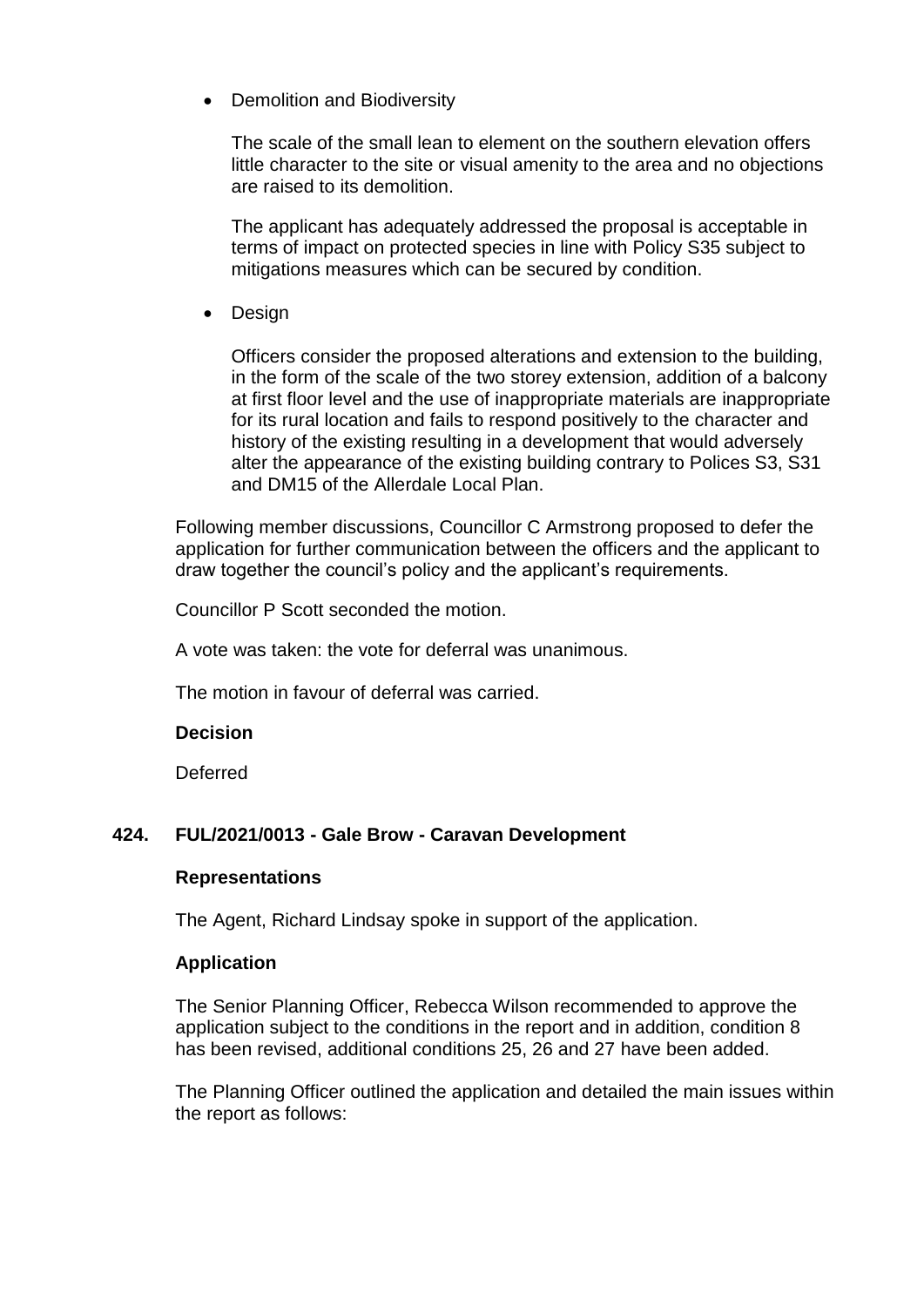Background

The site has been used for mixed purposes and has a varied planning history. Inspectors comments in relation to recent planning appeals for tourism accommodation at the site have suggested that the main area of concern for tourism development related to landscape impact.

• Principle

Inspectors comments in relation to recent planning appeals found the site to have accessible access to facilities. The site is brownfield and is well related to the local transport network. Despite conflict with Planning Policy SA32 of the Allerdale Local Plan (Part 2) July 2020, it is recognised that the development would bring about a cohesive use for the previously developed site in place of the existing mixed uses and would bring about some benefits to the local economy.

• Landscape

The application is accompanied by a Landscape Visual Impact Assessment (LVIA) and landscaping scheme to mitigate against any adverse impacts which would be brought about by the development. Appropriately worded conditions can be used to safeguard the landscaping plan and ensure mitigation for the development.

**Highways** 

Cumbria highways object to the proposal due to the absence of specified visibility splays from the existing access. It is considered that refusal of the application on these grounds would be unwarranted given the limited use of the access road by vehicular traffic, the likely low speed of such traffic and that the access is an existing access in use at the site.

• Residential Amenity

The development would bring about a low density lodge site, separated from adjacent properties. Conditions are suggested to ensure the residential amenity of neighbouring properties is safeguarded.

Drainage

Suitable drainage can be secured by condition.

**Contamination** 

Conditions in relation to contamination are required.

• Ecology

Further ecology survey works prior to demolition of existing buildings can be secured by planning condition.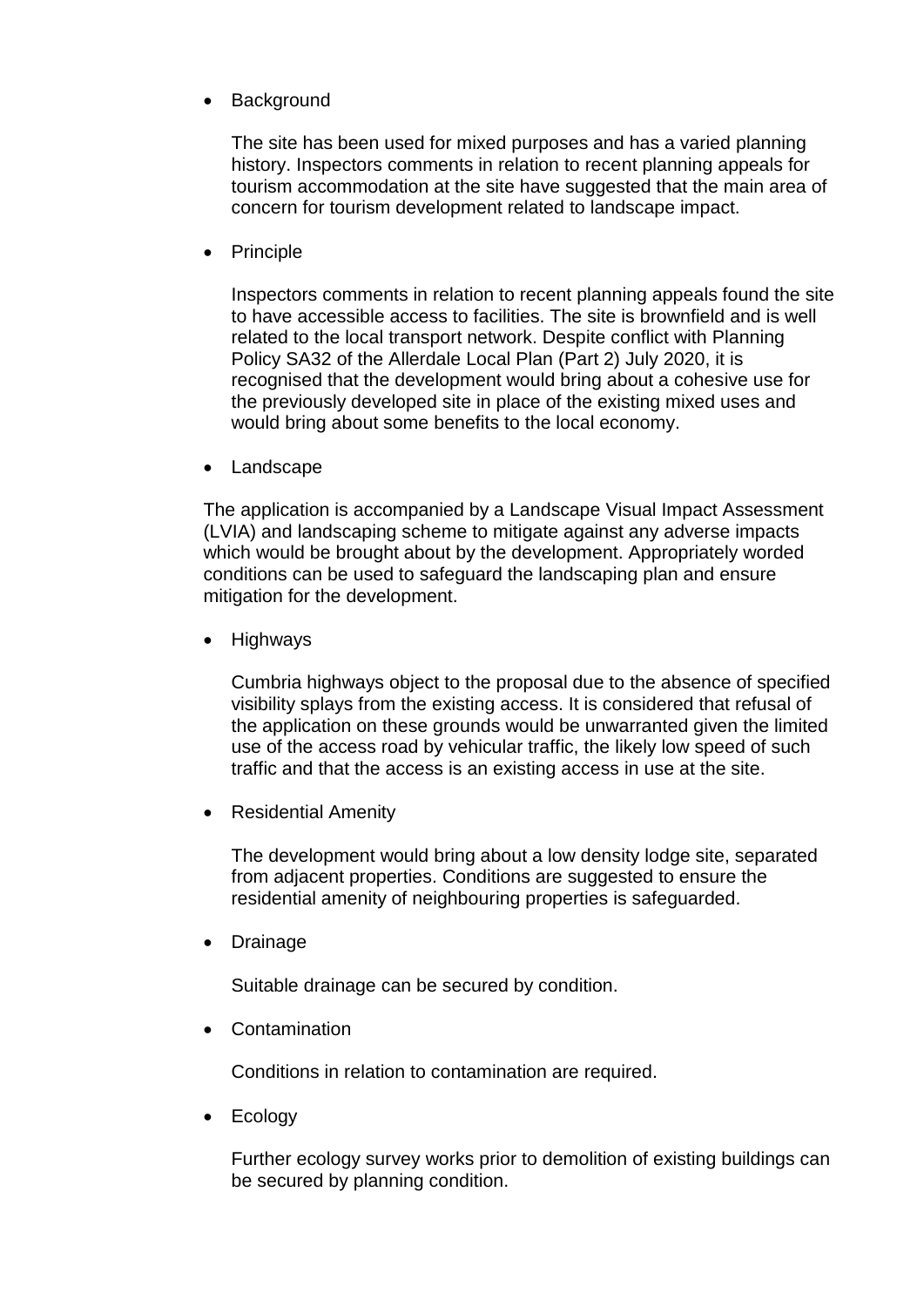Following member discussions, Councillor T Annison proposed to approve the application as per officers recommendations and the conditions.

Councillor C Armstrong seconded the motion.

A vote was taken: the vote for approval was unanimous.

The motion in favour of approval l was carried.

#### **Decision**

Approved

## **Conditions**

- **1. The development hereby permitted shall be begun before the expiration of three years from the date of this permission.** Reason: In order to comply with Section 91 of the Town and Country Planning Act 1990.
- **2. The development hereby permitted shall be carried out solely in accordance with the following plans: Location Plan received 26th January 2022 Brochure detail for lodges Drwg No: 01003 Rev:01 - Section through proposed entrance Drwg No: 01002 Rev:01 – Proposed works to existing entrance Plan of buildings to be demolished Drawing number D/01 – Paving details WW/10B Rev B – Landscape Sections WW/L01 Rev J – Outline Landscape Plan WW/L01 Rev F - Planting Plan** Reason: In order to ensure that the development is carried out in

complete accordance with the approved plans and any material and nonmaterial alterations to the scheme are properly considered.

- **3. Prior to the commencement of demolition works on site, details of a bat emergence survey, a dawn survey or automated bat survey and further internal and external inspection by a qualified consultant shall be submitted to and approved by the Local Planning Authority. Any approved mitigation measures shall be fully implemented in accordance with the approved detailed scheme.** Reason: To safeguard any potential bat species during construction works at the application site, in compliance with the National Planning Policy Framework, Policy S35 of the Allerdale Local Plan (Part 1), Adopted July 2014.
- **4. No trees or hedges on the site shall be topped, lopped, felled or uprooted without the prior consent of the Local Planning Authority.**  Reason: In order to ensure that adequate protection is afforded to the existing trees on the site.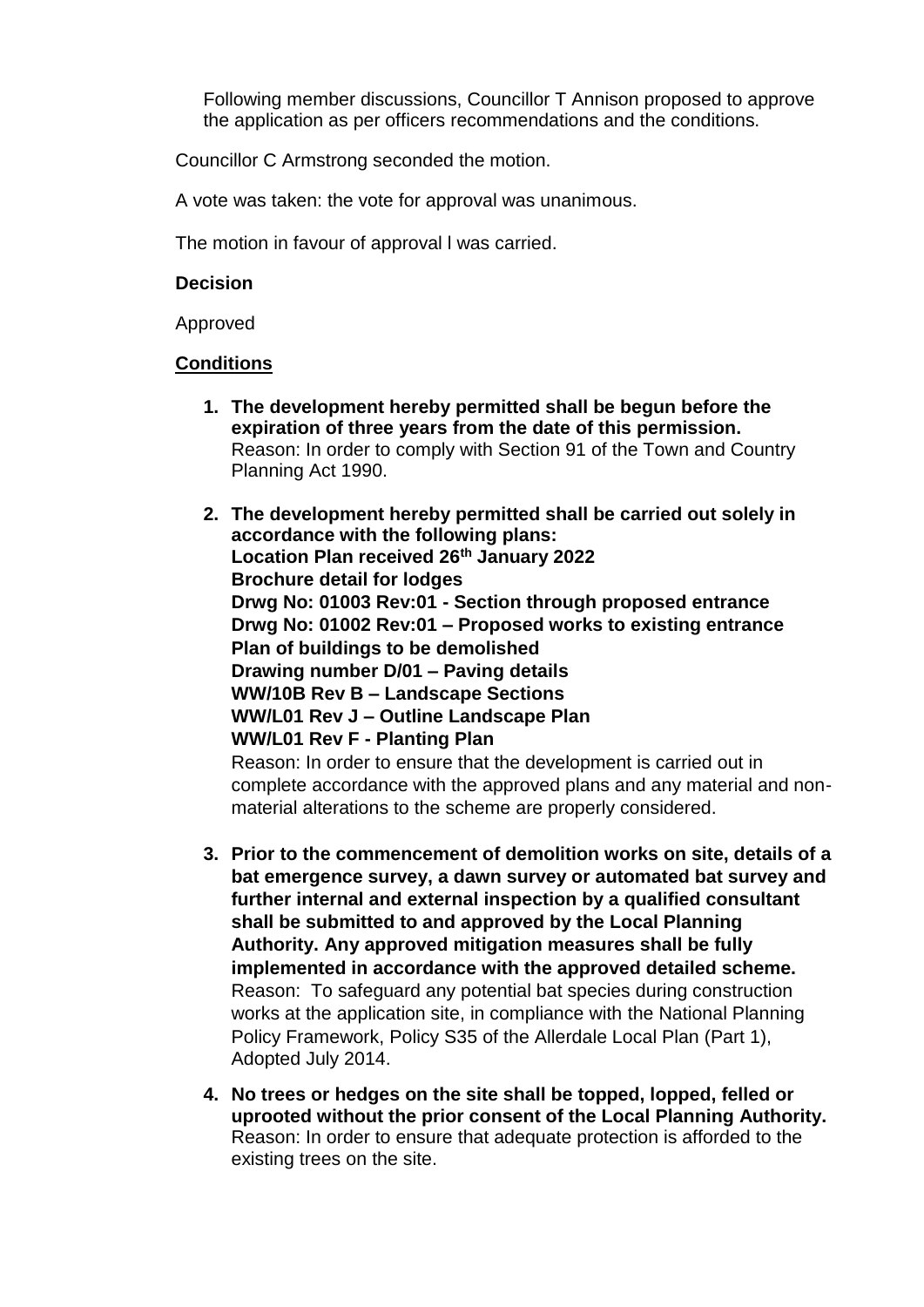**5. Landscaping works shall be carried out in accordance with drawing number WW/L01 Rev F. All planting, seeding or turfing comprised within the scheme shall be carried out in the first planting season following completion of the development and any trees or plants which within a period of 5 years from the completion of the development die, are removed or become seriously damaged or diseased shall be replaced in the next planting season with other similar size and species, unless otherwise agreed in writing by the Local Planning Authority.**

Reason: In order to enhance the appearance of the development and minimise

the impact of the development in the locality.

- **6. A landscaping management plan including long term design objectives, management responsibilities and maintenance schedules for all landscaped areas shall be submitted to and approved by the Local Planning Authority prior to operation. The development shall thereafter be maintained at all times in accordance with the approved landscaping management plan.**  Reason: To ensure the long term maintenance and management of the landscaping for the development in the open countryside in compliance with Policies S32 and S33 of the Allerdale Local Plan (Part 1), Adopted July 2014.
- 7. **Details of the lodges including any terrace, platform or hard surfacing on or around the lodges site shall be submitted to and approved by the Local Planning Authority, prior to installation.** Reason: In the interests of and to protect surrounding visual amenity.
- **8. The holiday lodges (except the Manager's lodge) hereby approved shall not be used at any time as the sole or principal residence by an occupants.**

Reason: The Local Planning Authority would wish to carefully examine the use of the building other than for holiday accommodation to assess whether it would be acceptable in terms of location, access and amenity, having regard to the National Planning Policy Framework and Policies S2, S3, S32 and S33 of the Allerdale Local Plan (Part 1), Adopted July 2014 and Policy SA2 of the Allerdale Local Plan Part 2 adopted Sept 2020.

9. **A register of all occupants of the holiday accommodation hereby approved shall be maintained at all times and shall be made available for inspection by the Local Planning Authority within 10 days of a request. The register shall contain the name and address of the principal occupier together with the dates of occupation.**  Reason: The Local Planning Authority would wish to carefully examine the use of the building other than for holiday accommodation to assess whether it would be acceptable in terms of location, access and amenity, having regard to the National Planning Policy Framework and Policy S17 of the Allerdale Local Plan (Part 1), Adopted July 2014.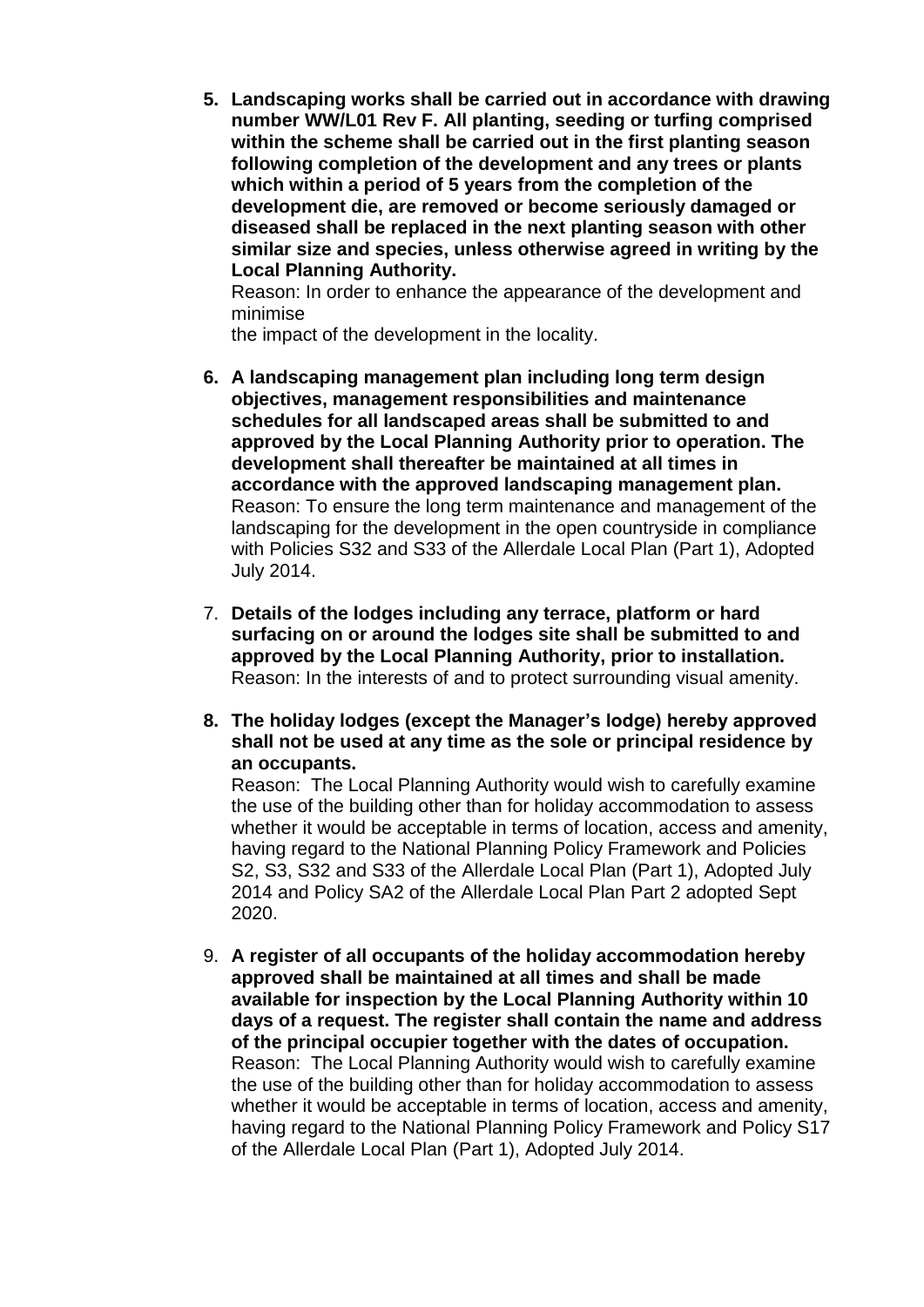10.**Prior to the use of the development hereby approved, details of the lighting scheme for the site shall be submitted to and approved by the Local Planning Authority. The works shall be implemented solely in accordance with the approved scheme.** Reason: To safeguard the amenity of nearby residential properties, in

compliance with the National Planning Policy Framework and Policy S32 of the Allerdale Local Plan (Part 1), Adopted July 2014.

**11.No part of the development hereby permitted shall be constructed above ground floor level until details of the treatment and finishes of all surfaces within the site have been submitted to and approved by the Local Planning Authority. The details so approved shall be completed prior to the use of the development hereby approved and shall be retained at all times thereafter.**

Reason: In order to ensure a satisfactory standard of development for the external appearance of the approved scheme in relation to its surroundings, in compliance with the National Planning Policy Framework and Policy DM14 of the Allerdale Local Plan (Part 1), Adopted July 2014.

**12.Details of the siting, height and type of all means of enclosure/screen walls/fences/other means of enclosure shall be submitted to and approved by the Local Planning Authority prior to the occupation of the development.** 

Reason: To ensure a satisfactory standard of development which is compatible with the character of the surrounding area and safeguard the amenity of neighbouring properties.

**13.Notwithstanding the proposed submitted levels prior to works commencing on site details of all proposed ground floor levels including finished floor levels of the building, levels of any paths, drives, garages, and parking areas and materials of any retaining walls shall be submitted to the Local Planning Authority. The works shall be carried out in accordance with the approved works.** Reason: To ensure that works are carried out to a suitable level in relation to the

adjoining properties and highways and in the interest of visual amenity.

**14.Prior to the use of the development, a surface water drainage scheme based on the hierarchy of drainage options in the National Planning Practice Guidance with evidence of an assessment of the site conditions (inclusive of how the scheme shall be managed and maintained after completion) shall be submitted to and approved in writing by the Local Planning Authority. The surface water drainage scheme must be in accordance with the Non-Statutory Technical Standards for Sustainable Drainage Systems (March 2015) or any subsequent replacement national standards and unless otherwise agreed in writing by the Local Planning Authority, no surface water shall discharge to the public sewerage system either directly or indirectly. The development shall be completed, maintained and managed in accordance with the approved details.**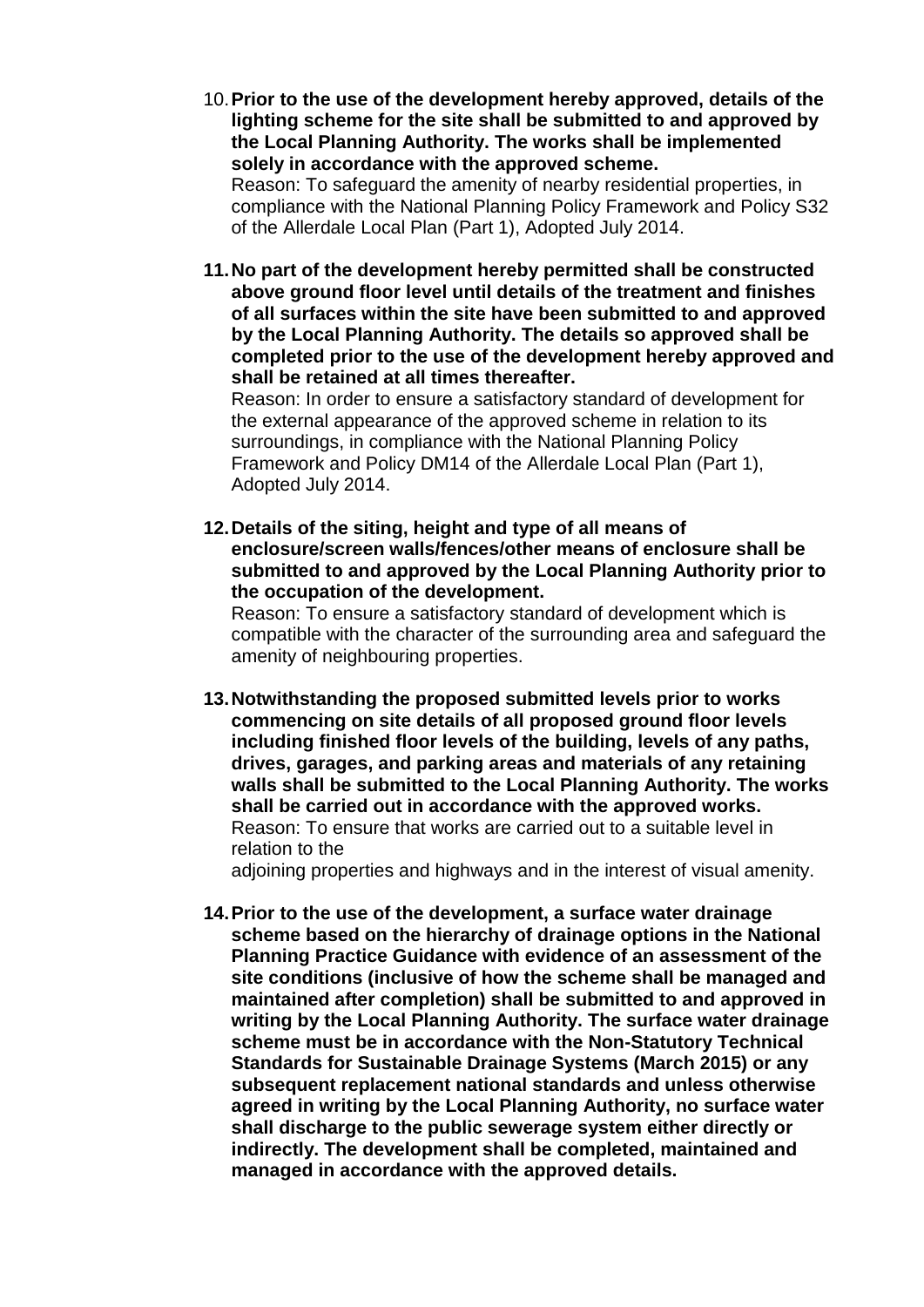Reason: To promote sustainable development, secure proper drainage and to manage the risk of flooding and pollution.

- 15.**Prior to the commencement of works, details of the non-mains foul drainage systems for the development shall be submitted to and approved in writing by the Local Planning Authority. The development hereby permitted shall only be carried out in accordance with the approved non-mains drainage assessment including the following specific mitigation measures detailed therein :** 
	- a. **Soakaways to be constructed to BS6297:2007**
	- b. **No connection to watercourse or land drainage system and no part of the soakaway system is within 10 metres of any ditch or watercourse.**
	- c. **No siting of the septic tank/package sewage treatment plant within 50 metres or upslope of any well, spring or borehole used for private water supply.**

## **The details hereby approved shall be implemented prior to the use of the development.**

Reason: To enable a satisfactory means of non-mains foul drainage, in compliance with the National Planning Policy Framework and Policy DM12 of the Allerdale Local Plan (Part 1), Adopted July 2014.

16.**No development shall take place until a Construction and Demolition Method Statement has been submitted to and approved in writing by the Local Planning Authority. The statement shall include the following:**

**Traffic Management Plan to include all traffic associated with the development, including site and staff traffic, off site parking, turning and compound areas;**

- **a. Procedure to monitor and mitigate noise and vibration from the construction and demolition and to monitor any properties at risk of damage from vibration, as well as taking into account noise from vehicles, deliveries. All measurements should make reference to BS7445.**
- **b. Mitigation measures to reduce adverse impacts on residential properties from construction compounds including visual impact, noise, and light pollution.**
- **c. A written procedure for dealing with complaints regarding the construction or demolition;**
- **d. Measures to control the emissions of dust and dirt during construction and demolition (including any wheel washing facilities);**
- **e. Programme of work for Demolition and Construction phase;**
- **f. Hours of working and deliveries;**
- **g. Details of lighting to be used on site;**
- **h. Highway signage/ Haulage routes.**

## **The approved statement shall be adhered to throughout the duration of the development.**

Reason: In the interests of safeguarding the amenity of the occupiers of neighbouring properties during the construction works of the development hereby approved, in compliance with the National Planning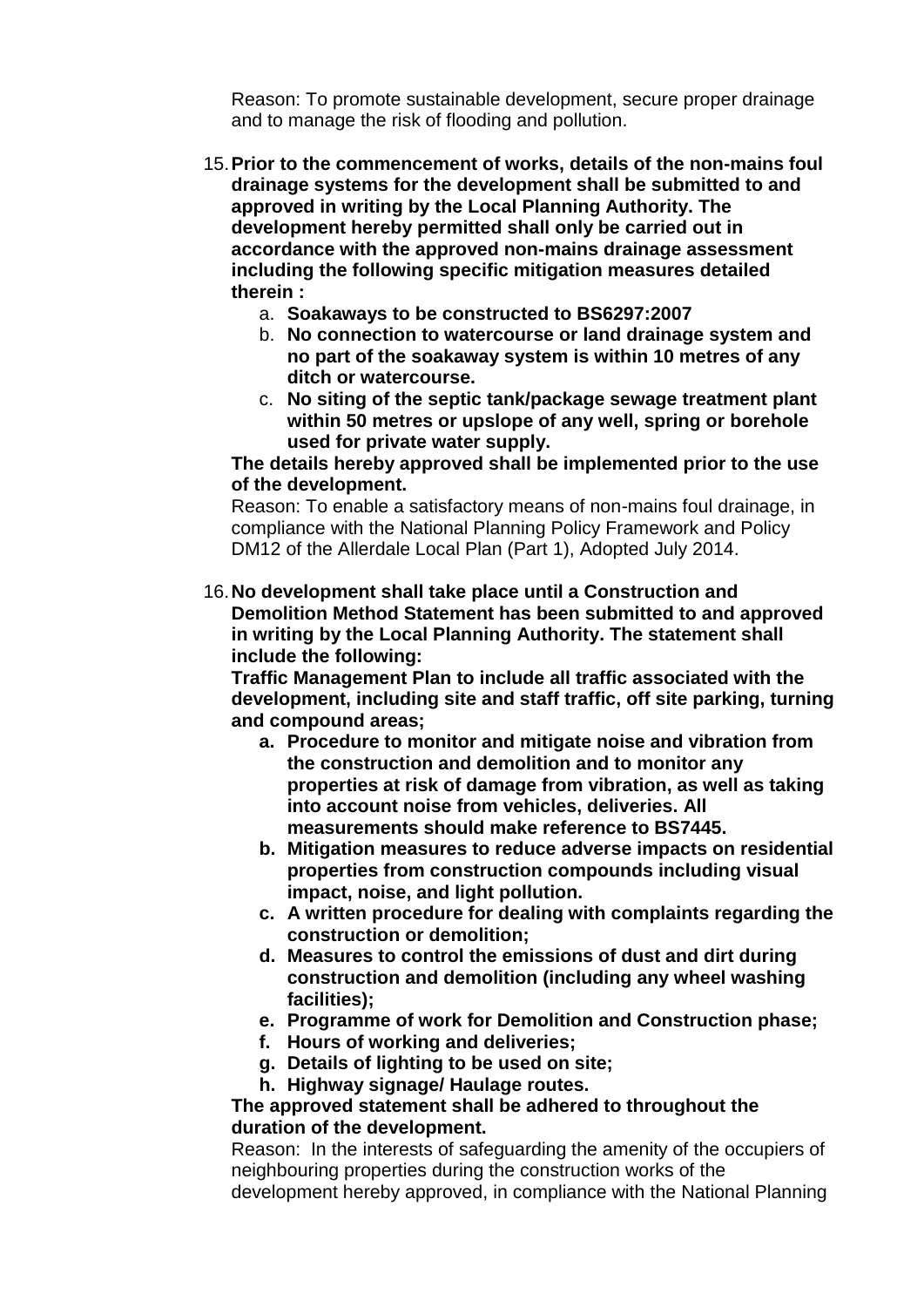Policy Framework and Policy S32 of the Allerdale Local Plan (Part 1), Adopted July 2014 and in the interests of highway safety.

**17.No development approved by this permission shall commence until all necessary site investigation works within the site boundary have been carried out to establish the degree and nature of the contamination and its potential to pollute the environment or cause harm to human health. The scope of works for the site investigations should be agreed with the Local Planning Authority prior to the commencement.**

Reason: To minimise any risk during or post construction works arising from any possible contamination from the development to the local environment in compliance with the National Planning Policy Framework and Policy S30 of the Allerdale Local Plan (Part 1), Adopted July 2014.

18.**Should land affected by contamination be identified under condition 17 following site investigations which poses unacceptable risks to human health, controlled waters or the wider environment, no development shall take place until a detailed remediation scheme has been submitted to and approved in writing by the Local Planning Authority. The scheme must include an appraisal of remediation options, identification of the preferred option(s), the proposed remediation objectives and remediation criteria, and a description and programme of the works to be undertaken including the verification plan.**

Reason: To minimise any risk during or post construction works arising from any possible contamination from the development to the local environment in compliance with the National Planning Policy Framework and Policy S30 of the Allerdale Local Plan (Part 1), Adopted July 2014.

**19.Should a remediation scheme be required under condition 18, the approved strategy shall be implemented and a verification report submitted to and approved in writing by the Local Planning Authority, prior to the development (or relevant phase of development) being brought into use.**

Reason: To minimise any risk during or post construction works arising from any possible contamination from the development to the local environment in compliance with the National Planning Policy Framework and Policy S30 of the Allerdale Local Plan (Part 1), Adopted July 2014.

20.**In the event that contamination is found at any time when carrying out the approved development that was not previously identified it must be reported immediately to the Local Planning Authority. Development on the part of the site affected must be halted and a risk assessment carried out and submitted to and approved in writing by the Local Planning Authority. Where unacceptable risks are found remediation and verification schemes shall be submitted to and approved in writing by the Local Planning Authority. These shall be implemented prior to the development (or relevant phase of development) being brought into use. All works shall be undertaken in accordance with current UK guidance, particularly CLR11.**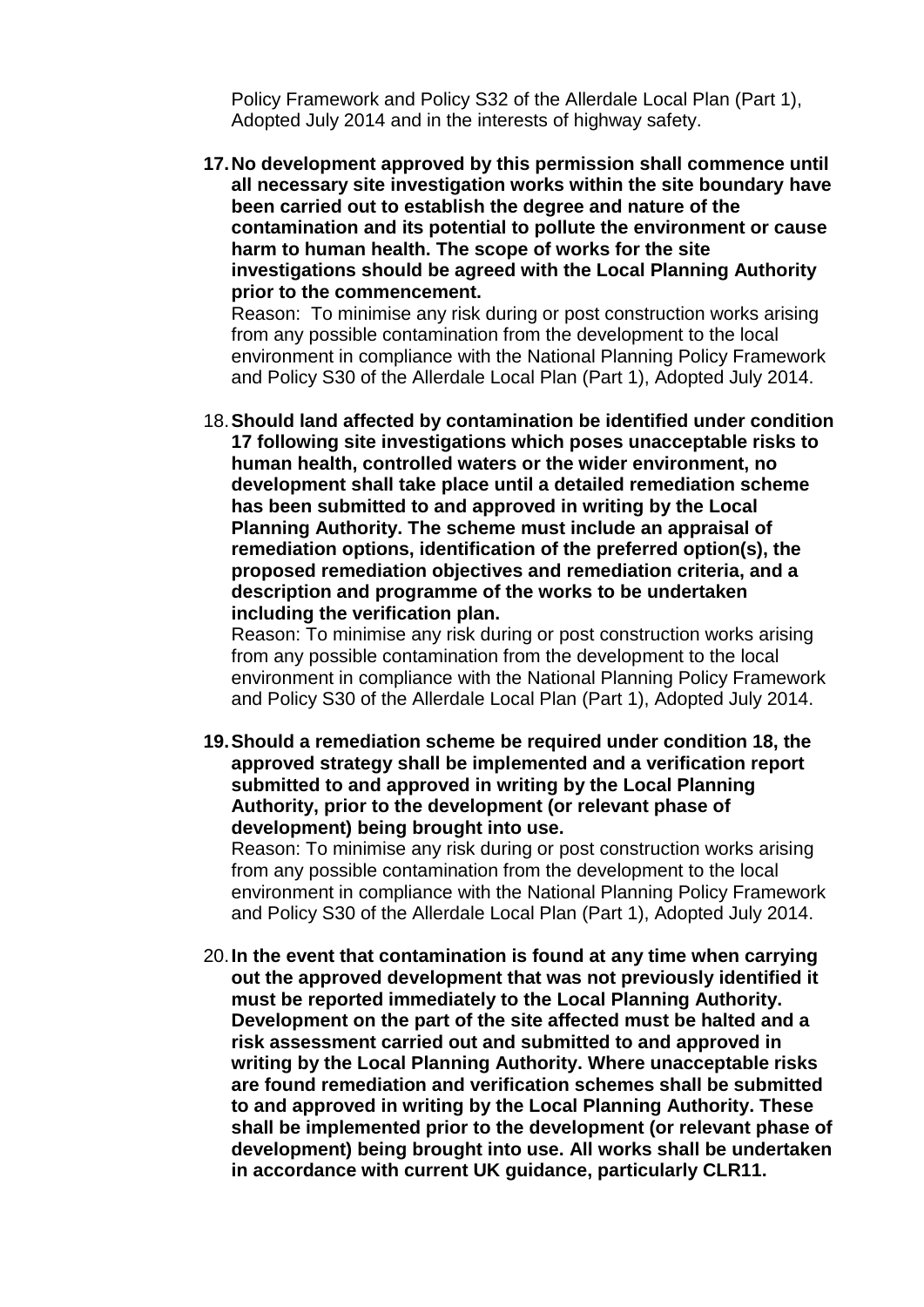Reason: To minimise any risk arising from any possible contamination from the development to the local environment in compliance with the National Planning Policy Framework and Policy S30 of the Allerdale Local Plan (Part 1), Adopted July 2014.

- 21.**The access drive shall be surfaced in bituminous or cement bound materials, or otherwise bound and shall be constructed and completed before the development is brought into use. This surfacing shall extend for a distance of at least 5 metres inside the site, as measured from the carriageway edge of the adjacent highway.** Reason: In the interests of highway safety and environmental management.
- **22.The use of the development shall not be commenced until the access has been formed to give a minimum width of 4.8 metres, and that part of the access road extending 10 metres into the site from the existing highway has been constructed in accordance with details approved by the Local Planning Authority.**  Reason: In the interests of highway safety and environmental management.
- **23.Any existing highway fence/wall boundary shall be reduced to a height not exceeding 1.0m above the carriageway level of the adjacent highway before the development is brought into use and shall not be raised to a height exceeding 1.0m thereafter.**  Reason: In the interests of highway safety for the visibility of construction and operational traffic using the approved access.
- **24.Details of all measures to be taken by the applicant/developer to prevent surface water discharging onto or off the highway shall be submitted to the Local Planning Authority for approval prior to development being commenced. Any approved works shall be implemented prior to the development being completed and shall be maintained operational thereafter.**

Reason: In the interests of highway safety and environmental management.

**25.Unless otherwise agreed in writing by the Local Planning Authority all holiday units shall be sited entirely in accordance with drawing WW/L01 Rev J Gale Brow Winscales Outline Landscape Plan received 20 January 2022 and no more than 12 holiday units plus 1 Manager's lodge shall be sited within the development as hereby approved.**

Reason: In order to minimise the visual impact of the development in the locality in compliance with Policies S2, S32 and S33 of the Allerdale Local Plan (Part 1), Adopted July 2014.

26.**Prior to occupation of any lodge, details of the pitch of the Manager's Lodge shall be submitted to and approved by the Local Planning Authority. The approved Manager's lodge shall thereafter be solely occupied by the site Manager or dependants of such**